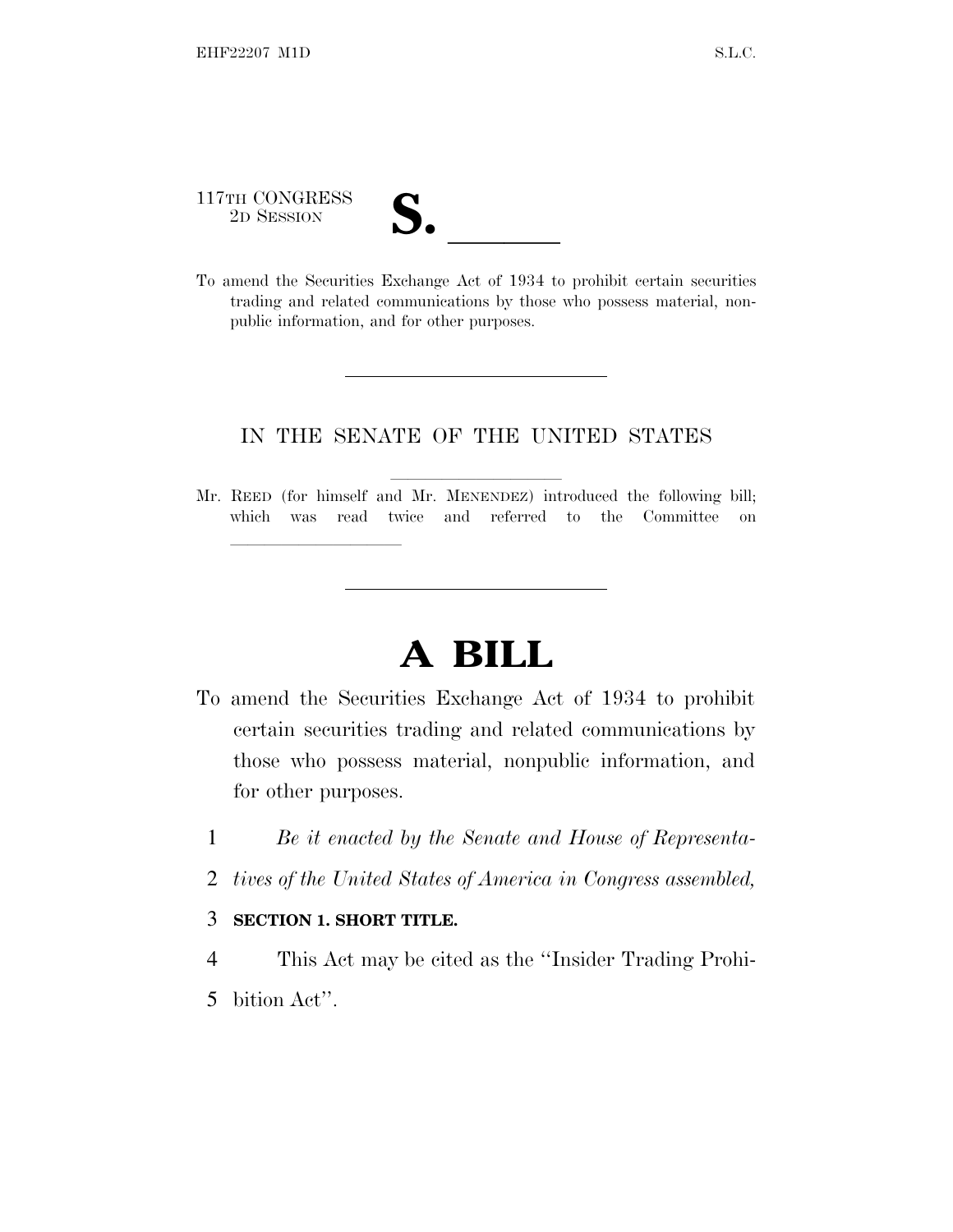#### **SEC. 2. PROHIBITION ON INSIDER TRADING.**

 (a) I<sup>N</sup> GENERAL.—The Securities Exchange Act of 1934 (15 U.S.C. 78a et seq.) is amended by inserting after section 16 (15 U.S.C. 78p) the following:

### **''SEC. 16A. PROHIBITION ON INSIDER TRADING.**

 ''(a) PROHIBITION AGAINST TRADING SECURITIES WHILE AWARE OF MATERIAL, NONPUBLIC INFORMA- TION.—It shall be unlawful for any person, directly or in- directly, to purchase, sell, or enter into, or cause the pur- chase or sale of, or entry into, any security, security-based swap, or security-based swap agreement if that person, at the time the person takes such an action—

13 ''(1) has access to information relating to such security, security-based swap, or security-based swap agreement that is material and nonpublic and is aware (including if the person consciously avoids being aware), or recklessly disregards, that such in-formation is material and nonpublic; and

19  $(2)$  is aware (including if the person con- sciously avoids being aware), or recklessly dis-regards, that—

22  $\langle (A)$  the information described in para-graph (1) has been obtained wrongfully; or

24 "(B) the purchase, sale, or entry would constitute wrongful trading on the information described in paragraph (1).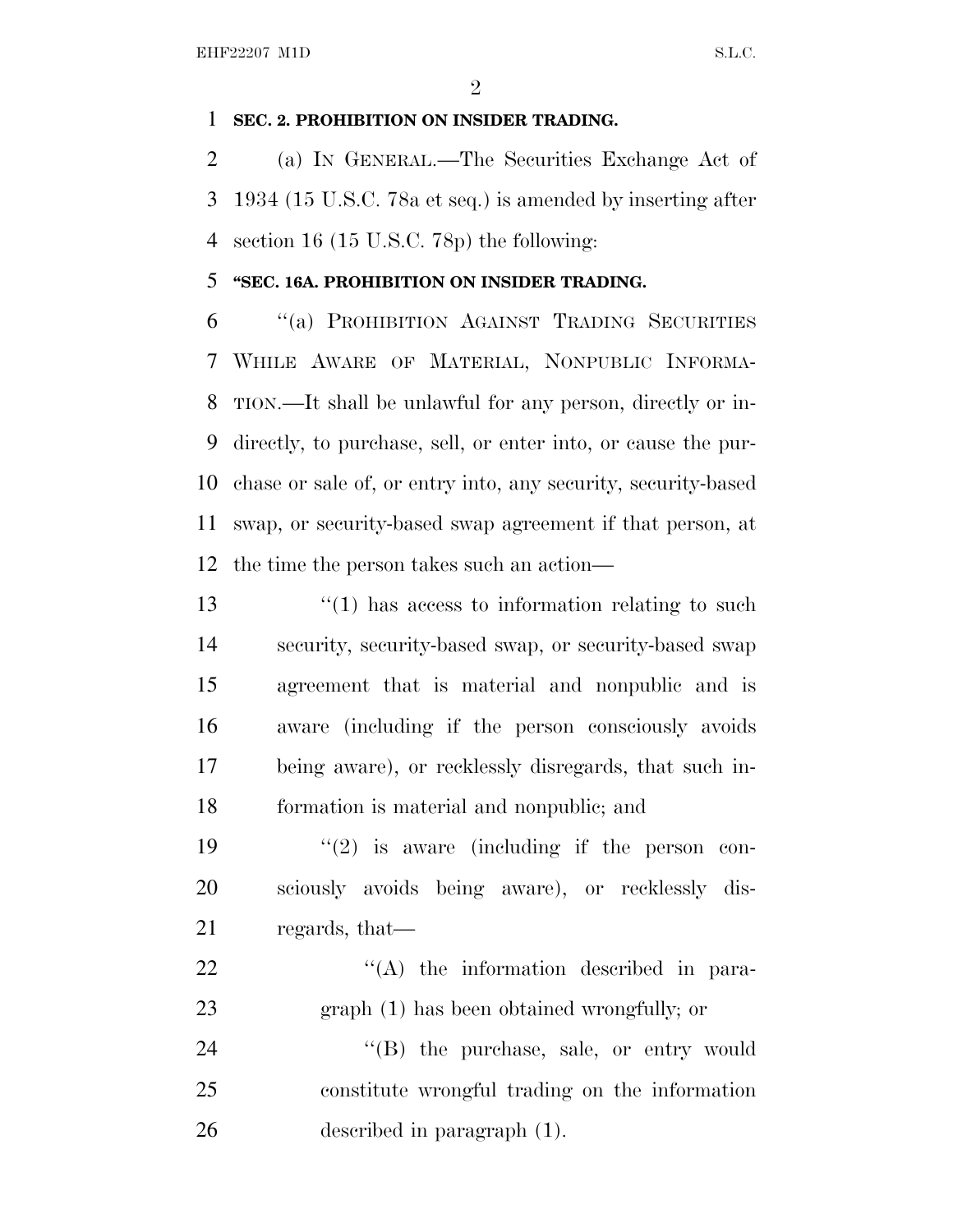EHF22207 M1D S.L.C.

 ''(b) PROHIBITION AGAINST THE WRONGFUL COM- MUNICATION OF CERTAIN MATERIAL, NONPUBLIC INFOR- MATION.—It shall be unlawful for any person, the pur- chase or sale of a security or security-based swap (or entry into a security-based swap agreement) by which would vio- late subsection (a), to wrongfully communicate material, nonpublic information relating to that security, security- based swap, or security-based swap agreement to any other person, if—

 $\frac{u(1)}{v(1)}$  the person communicating the information, at the time the person communicates the informa- tion, is aware (including if the person consciously avoids being aware), or recklessly disregards, that such communication would result in such a pur-chase, sale, or entry; and

 $(2)$  any recipient of the wrongfully commu- nicated information purchases, sells, or causes the purchase or sale of any security or security-based swap, or enters into (or causes the entry into) any security-based swap agreement, based on that com-munication.

22 "(c) STANDARD AND KNOWLEDGE REQUIREMENT.—

23 "(1) STANDARD.—For purposes of this section, trading while aware of material, nonpublic informa-tion under subsection (a), or communicating mate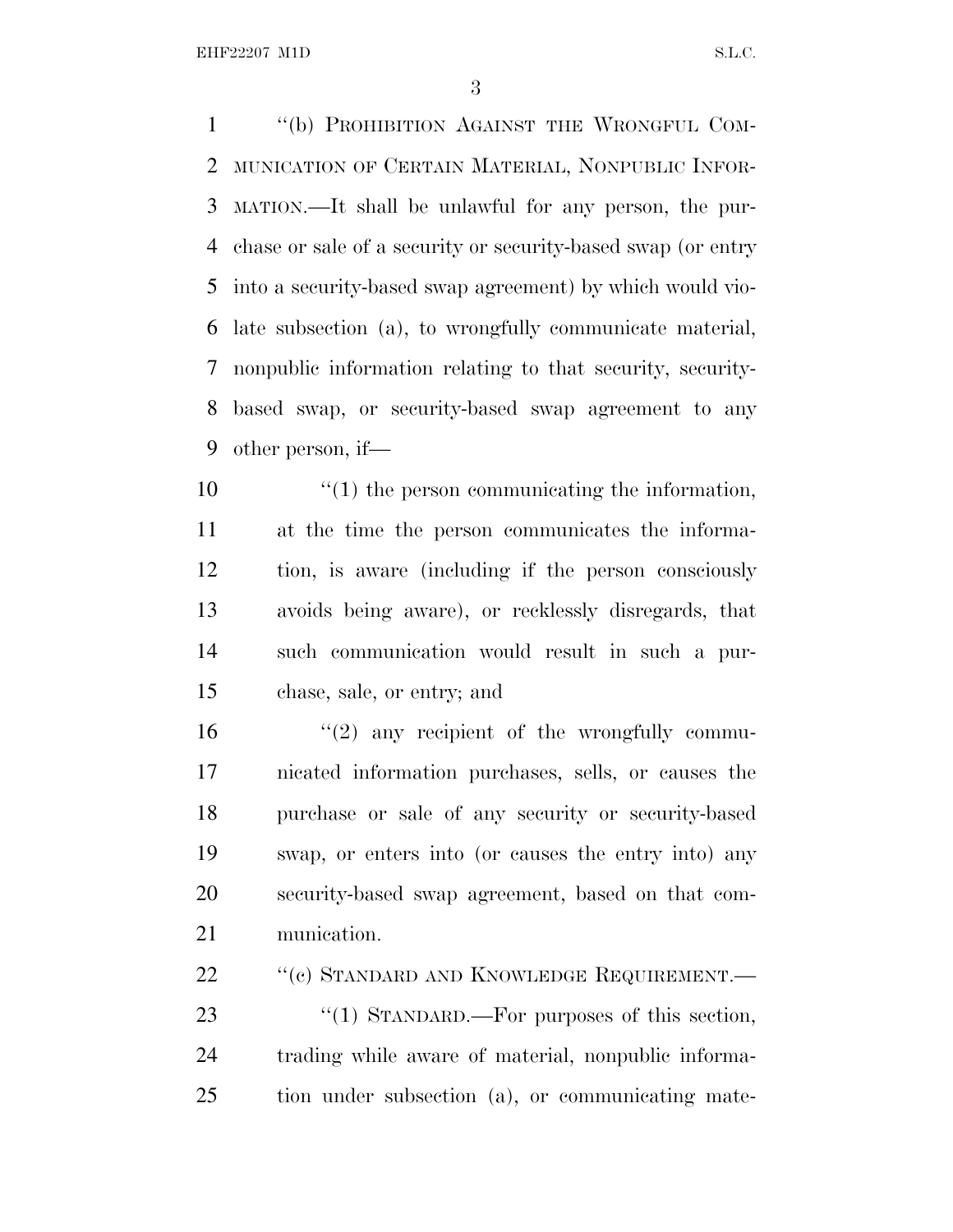| $\mathbf{1}$   | rial, nonpublic information under subsection (b), is  |
|----------------|-------------------------------------------------------|
| $\overline{2}$ | wrongful only if the information has been obtained    |
| 3              | by, or the communication or trading on the informa-   |
| $\overline{4}$ | tion would constitute, directly or indirectly—        |
| 5              | "(A) theft, conversion, bribery, misrepre-            |
| 6              | sentation, espionage (through electronic or           |
| $\overline{7}$ | other means), or other unauthorized access of         |
| 8              | the information;                                      |
| 9              | "(B) a violation of any Federal law pro-              |
| 10             | tecting—                                              |
| 11             | $``(i)$ computer data; or                             |
| 12             | "(ii) the intellectual property or pri-               |
| 13             | vacy of computer users;                               |
| 14             | " $(C)$ misappropriation from a source of the         |
| 15             | information; or                                       |
| 16             | $\lq\lq$ (D) a breach of any fiduciary duty to        |
| 17             | shareholders of an issuer for a direct or indirect    |
| 18             | personal benefit, including—                          |
| 19             | "(i) an existing or future pecuniary                  |
| 20             | gain or reputational benefit; or                      |
| 21             | "(ii) a gift of confidential information              |
| 22             | to a relative or friend.                              |
| 23             | "(2) KNOWLEDGE REQUIREMENT.—It shall not              |
| 24             | be necessary that a person trading while aware of     |
| 25             | information in violation of subsection (a), or making |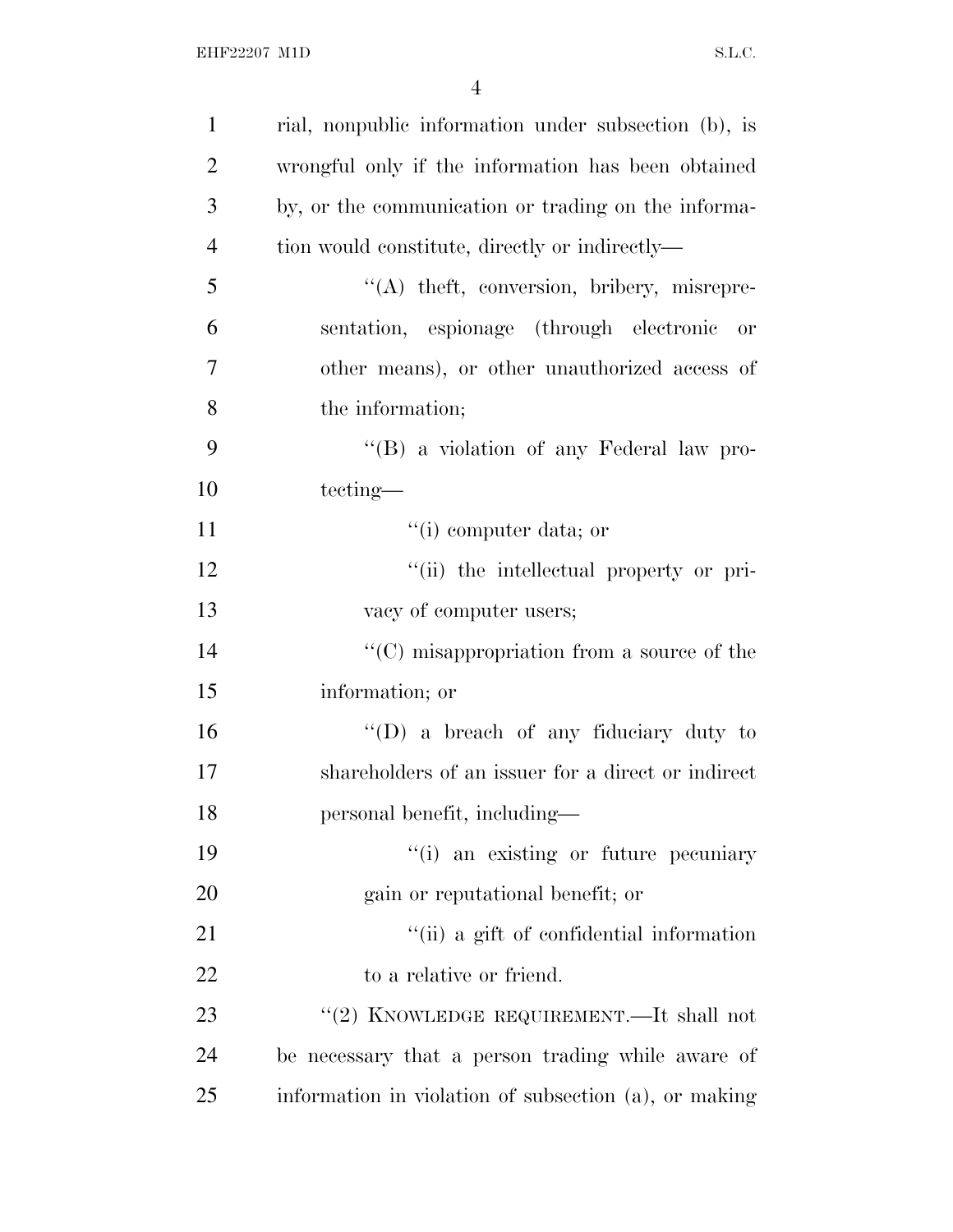EHF22207 M1D S.L.C.

 a communication in violation of subsection (b), knows the specific means by which the information was obtained or communicated or traded on, or the specific benefit described in paragraph (1)(D) that was received, paid, or promised by or to any person in the chain of communication, if the person trading while aware of the information or making the com- munication, as applicable, at the time the person makes the trade or communicates the information, is aware (including if the person consciously avoids being aware), or recklessly disregards, that the in- formation was wrongfully obtained, wrongfully trad-ed on, or wrongfully communicated.

14 "(d) AFFIRMATIVE DEFENSES.—

15 "(1) IN GENERAL.—The Commission may, by rule or by order, exempt any person, security, or transaction, or any class of persons, securities, or transactions, from any or all of the provisions of this section, upon such terms and conditions as the Com- mission considers necessary or appropriate in fur-21 therance of the purposes of this title.

  $(2)$  RULE 10B5-1 COMPLIANT TRANS- ACTIONS.—The prohibitions of this section shall not apply to any transaction that satisfies the require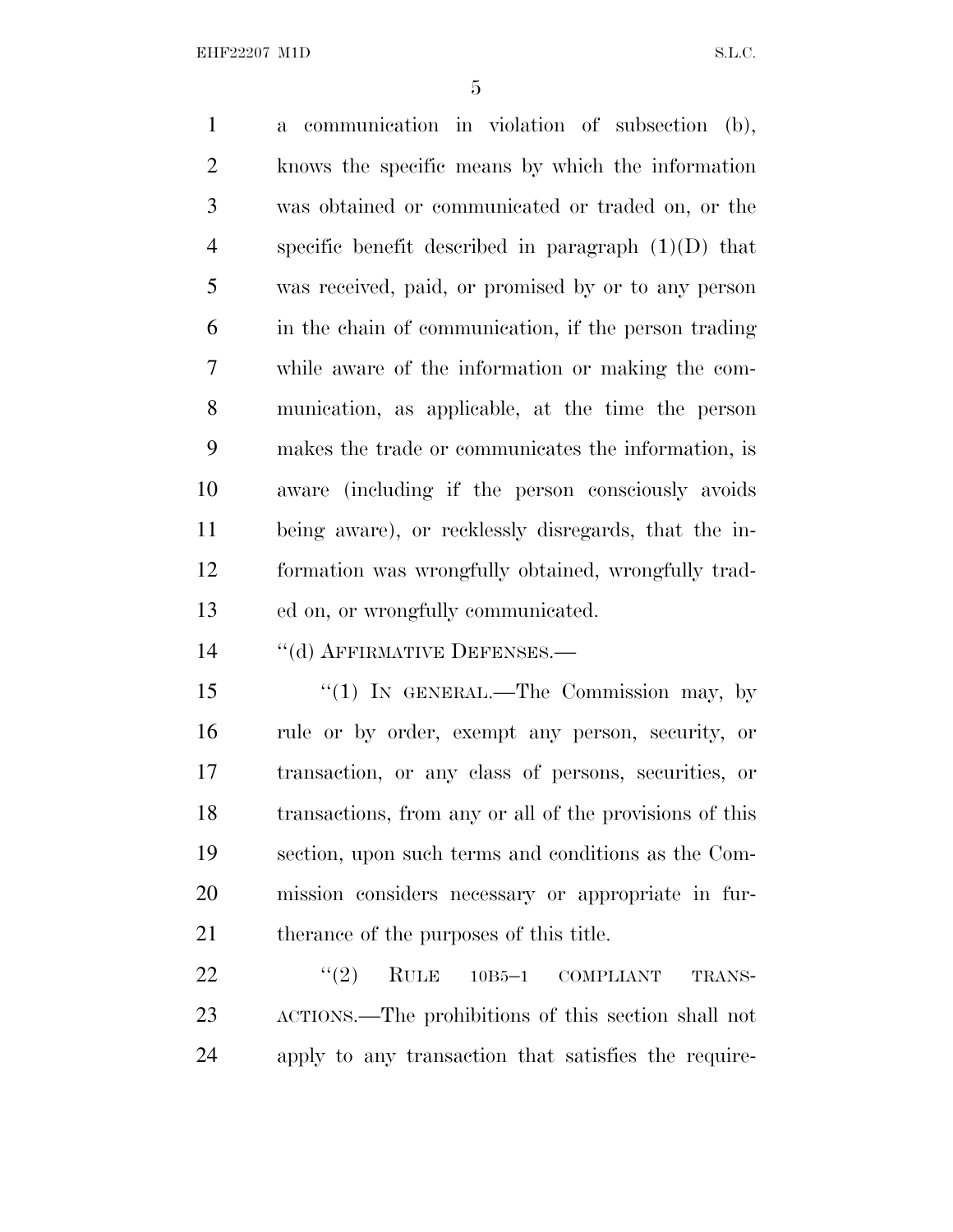EHF22207 M1D S.L.C.

 ments of section 240.10b5–1 of title 17, Code of Federal Regulations, or any successor regulation. ''(e) RULE OF CONSTRUCTION.—The rights and rem- edies provided by this section shall be in addition to any and all other rights and remedies that may exist at law or in equity (without regard to whether such a right or remedy is provided under this Act) with respect to an ac- tion by a person to— ''(1) purchase, sell, or enter into a security, se- curity-based swap, or security-based swap agreement while aware of material, nonpublic information; or  $\frac{12}{2}$  communicate material, nonpublic informa- tion relating to a security, security-based swap, or security-based swap agreement.''. (b) CONFORMING AMENDMENTS.—The Securities Exchange Act of 1934 (15 U.S.C. 78a et seq.) is amend- ed— 18 (1) in section  $3(a)(78)(A)$  (15 U.S.C.  $78c(a)(78)(A)$ , by inserting "16A," after "16,"; 20 (2) in section  $21(d)(2)$  (15 U.S.C. 78u(d)(2)), by striking ''or the rules or regulations thereunder'' and inserting '', section 16A of this title, or the 23 rules or regulations under either such section"; (3) in section 21A (15 U.S.C. 78u–1)—